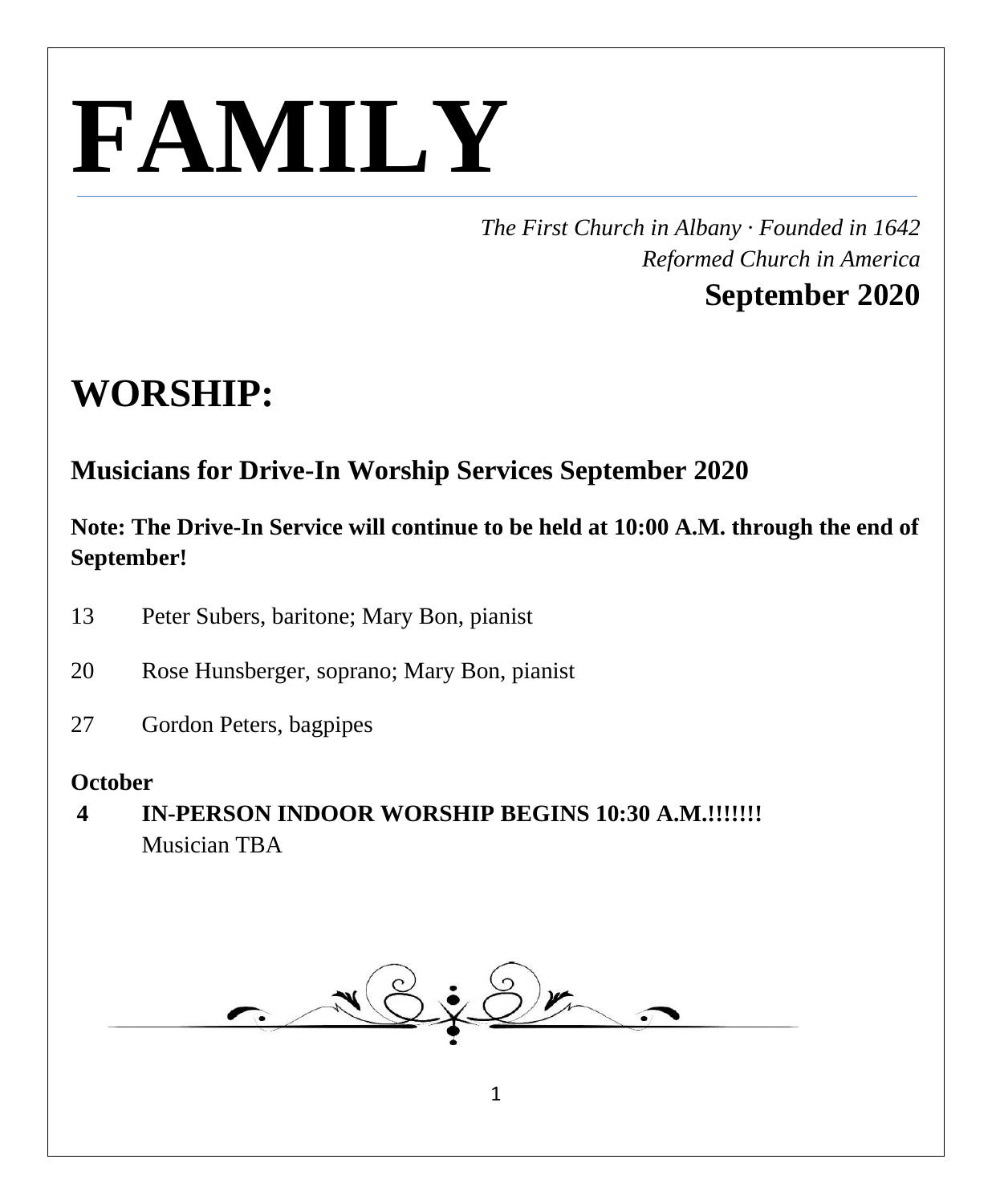#### **FROM PASTOR MASHONA**

Worshipers, Leaders, and Friends,

Thank you for your hard work and faithful service during this season of viral and social pandemics. As I drove into the office this morning (with traffic) I realized slowly but surely downtown is experiencing and uptick. Restaurants are reopening and there is a low bustle in the streets. What a stark contract to the way things were in March 2020.

On one the last Sunday morning of March, I drove into downtown Albany and there was a stillness that felt unsettling. There were no people! There were no friendly dog walkers. There were no guests in and out of the hotel next door to the church. As I pulled into the empty parking lot of First Church, I exhaled loudly. I thought, well it will probably be just a handful of us for our Drive-In worship. Well, I was wrong. I was very wrong. The parking lot filled up quickly. Ned our Church Master and Ray, our Trustee arrived and directed the cars on how to park. Andy, Erica, and Deb our faithful deacons arrived and asked how they could help. Stephen, our one-man stage manager immediately sprang into action setting up the outdoor pulpit. I watched in amazement at the spirit of cooperation and love, everyone showed. Each week things have been pretty much the same. The parking lot is full or well attended. There were even two occasions when there was not enough room for cars to enter and folks parked on the street. Let us not mention those that attend by sitting in Clee Park or stand around the fence.

In so many ways, you have blessed First Church and I want to thank you. Let us not forget the morning after the first protests and fire up the street from our church. I received a couple of calls in the morning asking if we were still going to have a worship service. Thanks to you, the answer was yes. Not only did we worship, but we were accompanied by a great cloud of witnesses (cars). As I looked out from the outdoor pulpit over at the boarded-up stores and businesses surrounding our congregation, I was moved to tears. While others protected property First Church stood as a beacon of hope to a hurting community. In my opinion, our edifice and our body of Christ continue to tell the people of Albany that we are here in good times and tough times. We may not always agree. However, we are working together to fulfill our mission of service and presence, to this wonderful and heavily burdened world.

Thank you for your continued prayers, presence, and service in these times.

Prayerfully,

Mashona Walston

Senior Minister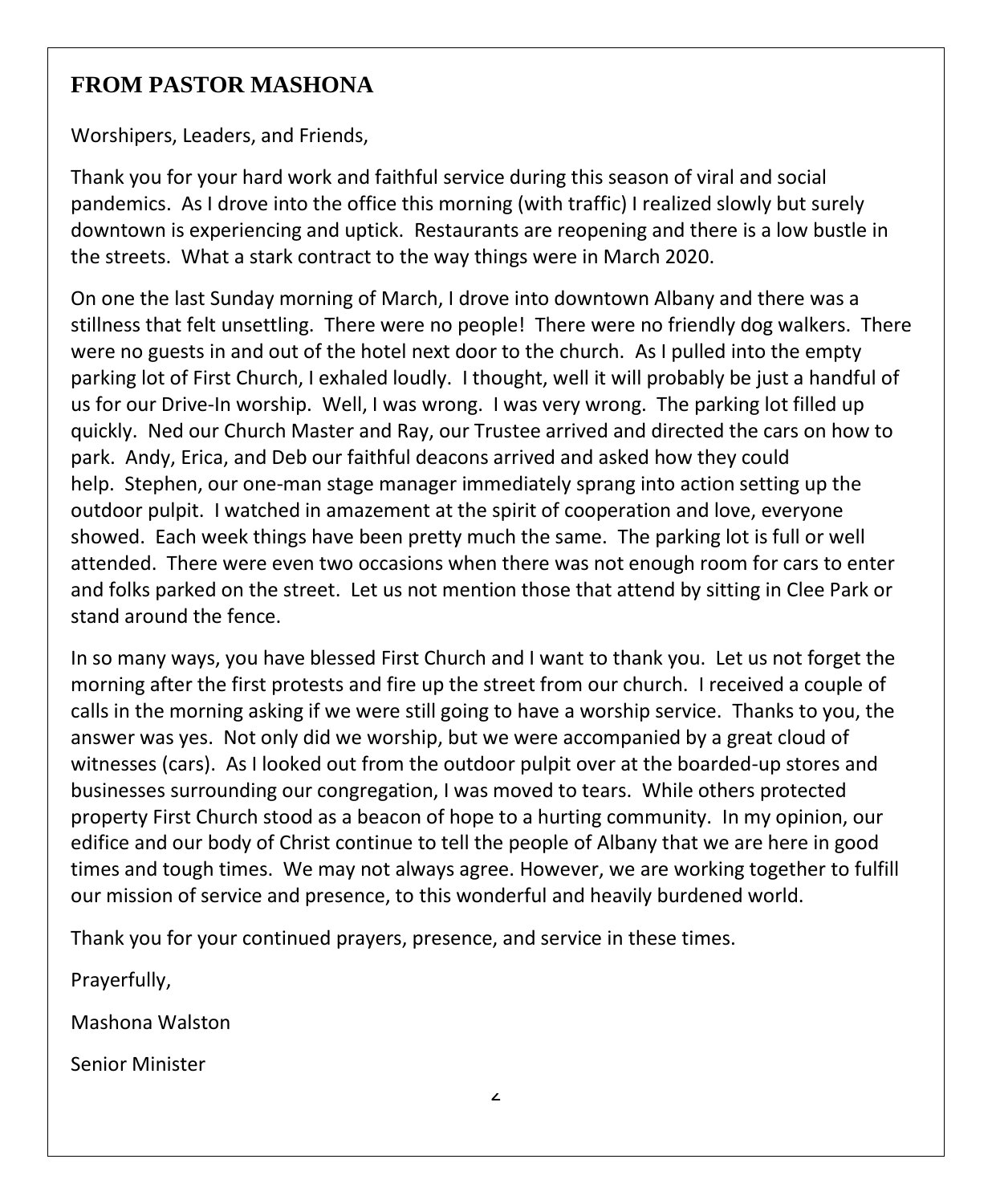# **SCAM ALERT: FIRST CHURCH ONLY ACCEPTS MAIL-IN DONATIONS**

*A note from Pastor Mashona:*

Please only send donations to First Church's official mailing address. Unfortunately, over the past couple years someone continuously sets up fake email accounts in the names of our clergy/ministers at First Church in Albany. Our ministers and staff do not solicit donations via email, text, or wire accounts. For your protection please do not give your personal information online, email, text, or phone. We ask that all donations to First Church be mailed directly to First Church in Albany (110 North Pearl Street) and to no single individual or alternate method at this time.

# **JOIN SERVICE VIA ZOOM**

The Sunday morning service is now available through the internet!

If you can't come to the Drive-In service in your car, you can watch it on your computer, tablet, or smartphone through our Zoom Worship simulcast. It's being simulcast while the service is going on, or you can watch it later. You can also call via telephone and listen to the service if you don't have a computer or smartphone. Also, we are planning to continue this service through the end of the year or at least until pandemic restrictions are lifted. It doesn't matter where you are. The service will be available wherever there is internet service.

To access the worship service, just click on a link that you'll be sent in an e-mail, and you 'll be able to get in. The link will be the same for each Sunday through the end of the year. You'll get a weekly reminder of the link to use.

For security reasons, no information of yours will be shared via the internet and the service will be restricted to those who have the link and passcode. If you are interested in joining this service, call the church office or send an email to [FirstChurchinAlbany.zoom@gmail.com](mailto:FirstChurchinAlbany.zoom@gmail.com) and you'll be added to the list of valid users. Once this is done the first time, you won't need to repeat it for the rest of this year.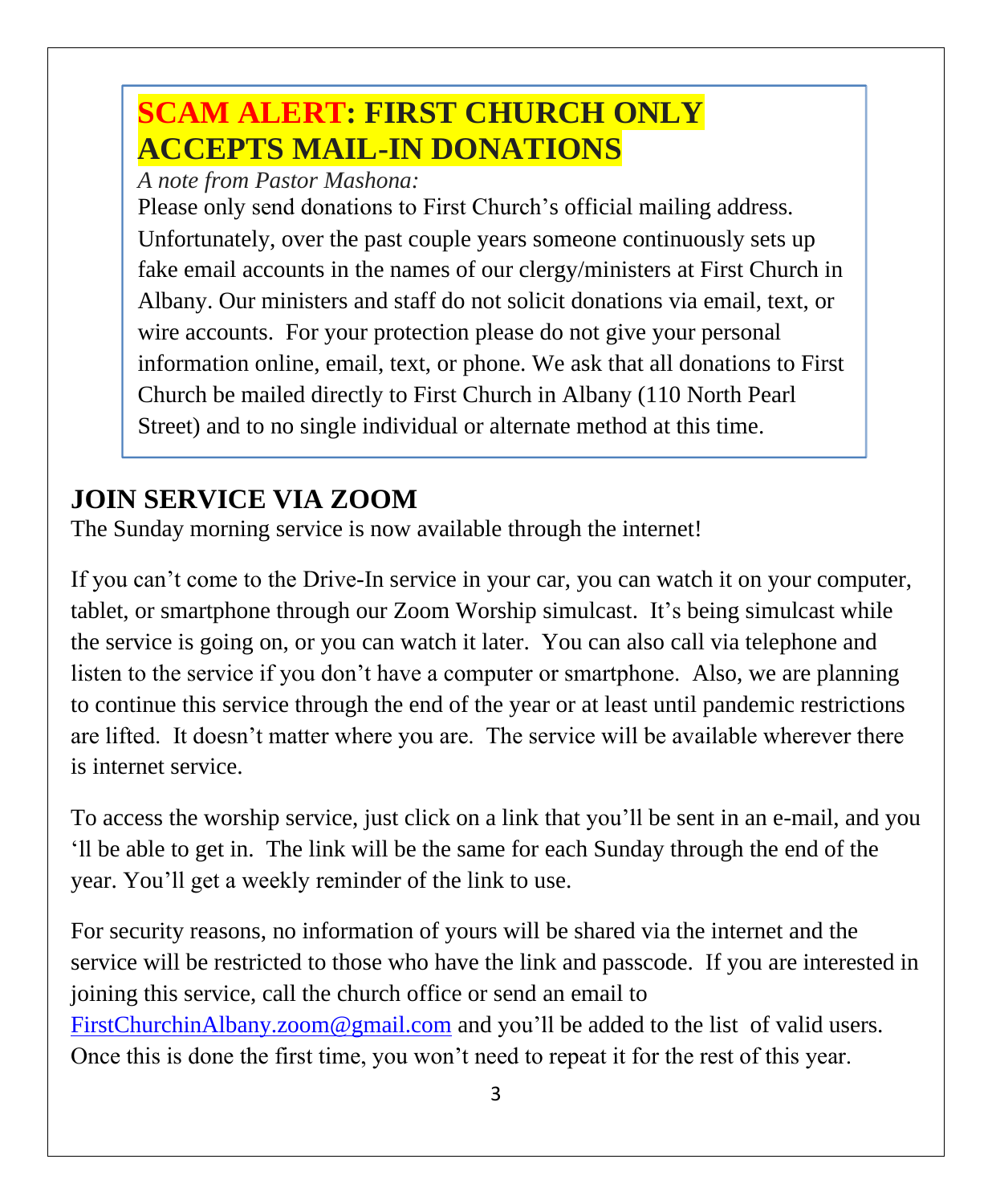For more information, call the church office, Ian Leet at 518-265-0550 or send an email to the above address, and someone will get back to you.

We're looking forward to seeing you online!

# **SERVICE STILL ON CONFERENCE CALL**

Conference Call **Dial in number: (425) 436-6200 Access code: 586376**

#### **FOOD PANTRY UPDATE**

*Summer statistics for food pantry, provided by Lorraine Houk:*

Households - 203  $Child - 51$ Adults - 178 Seniors - 42 Meals - 4,878 From June thru August we were open a total of 18 days.

*Food Pantry Needs Volunteers:* We are looking for a few volunteers for the summer. COVID-19 protocols are strictly followed. Due to online pre-ordering little to no contact with others. Mondays & Wednesdays 9 to 11:30pm. Please spread the word we have plenty of food. If you can eat, you can receive. We are **looking for new families and individuals to receive**. Call the church on Monday or Wednesday from 8am to 11am and place your order. We are happy to bring your package outside to you!

# **CENTERING PRAYER EACH WEDNESAY**

Centering Prayer each Wednesday at Noon in James Chapel and via Conference Call. **Dial in number: 425) 436-6200 Access code: 586376.**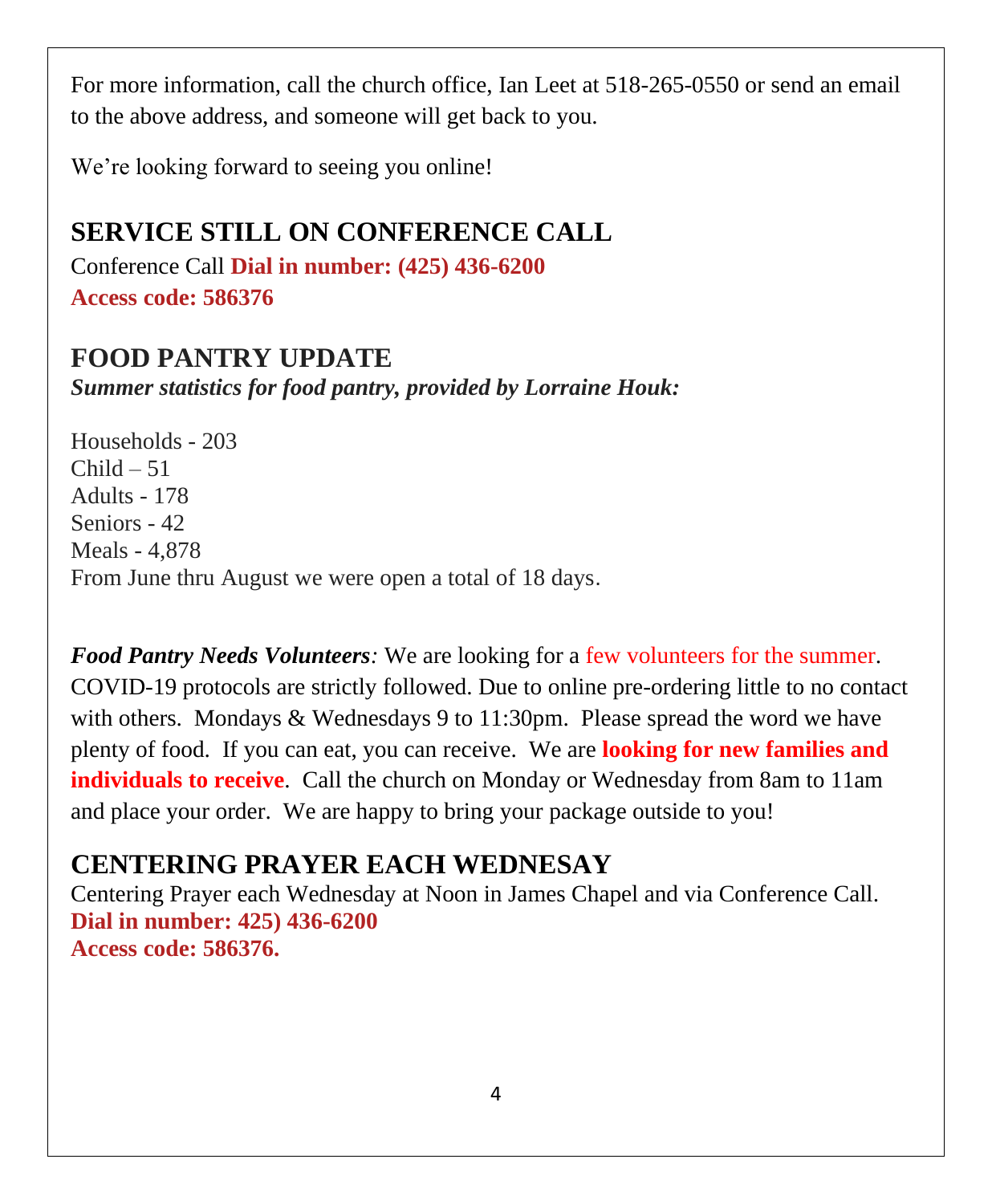### **WEATHERVANES – FAMILY & CHURCH HISTORY** From Audrey Ming



Join the Weathervanes on TUESDAY, SEPTEMBER 15TH at 12:30 p.m. in Zimmerman Hall. Joanne Farrell will tell us about a book she has written regarding the family history of her mother Shirley. She has discovered that some of her ancestors were

important in the history of First Church.

Due to COVID-19 we have made some changes to our procedures:

Weathervanes will now meet on TUESDAYS instead of Wednesdays. Another group is now using Zimmerman Hall on Wednesdays.

Chairs will be set up six feet apart and social distancing will be enforced.

Masks will be required except when eating.

We will not serve dessert and beverages. You may bring them for yourself in addition to your sandwich if you wish.

Tables will be sanitized before and after the meeting. To make them easier to sanitize they will not be decorated.

For those of you who are not comfortable coming to the meeting we are working on making the program available on ZOOM.

Although we will not be serving dessert and beverages we would like to know how many people are coming so we can set up the right number of chairs. Please call Audrey Ming at 518-456-5485 to let her know whether you are coming.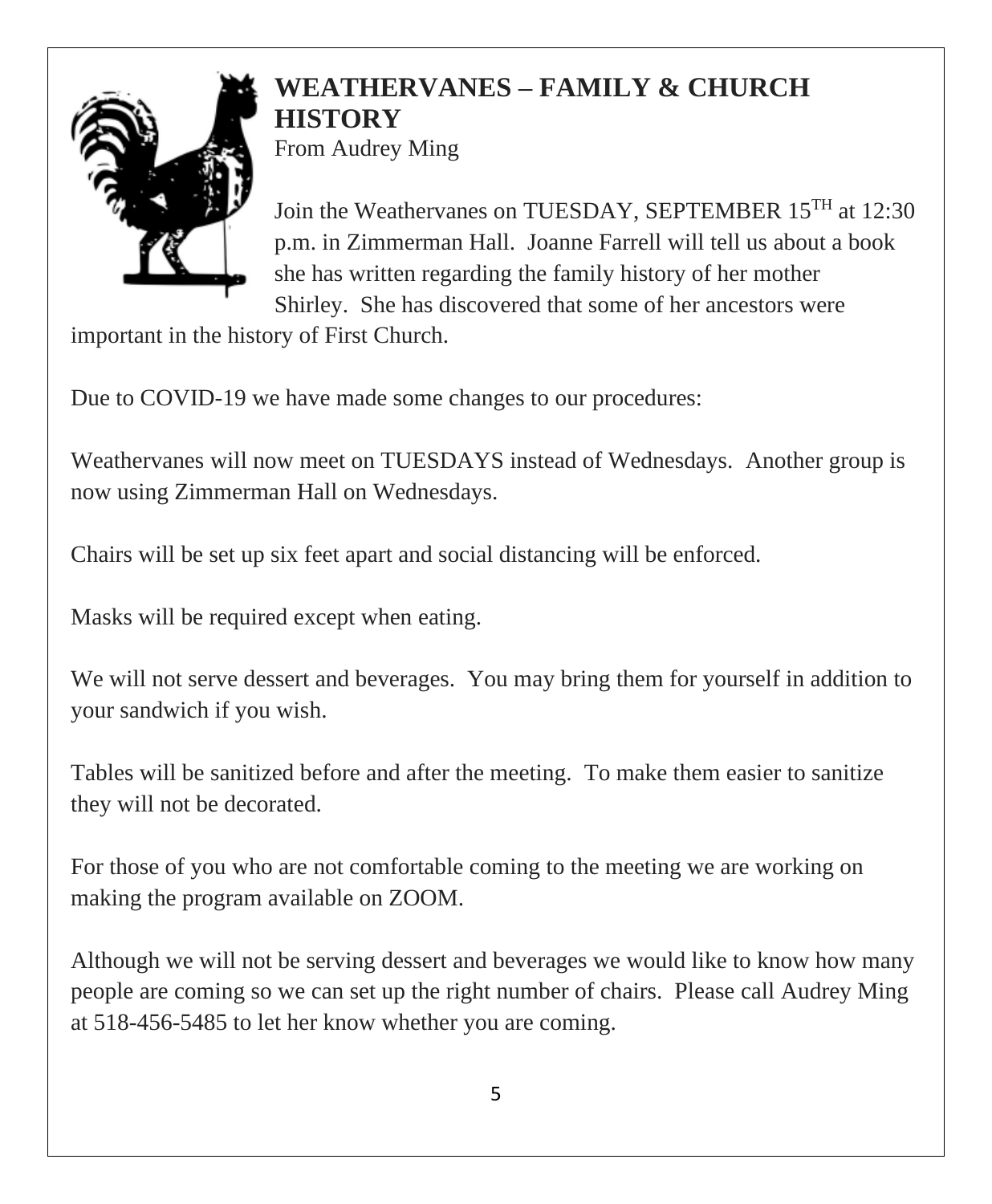# **REOPENING COMMITTEE PREVIEW…**

*from Jean Lamere*

Sanctuary services to resume Sunday, October 4, 2020.

Masks will be mandatory at all times. Social distancing must be followed. Hand sanitizer will be available.

Members will need to call the church office Monday thru Friday and announce that they will be attending the service. On Sunday they will need to sign in on a cleanable clipboard. Visitors must leave an address or contact information. This is for contact tracing if it should become necessary.

There will be no bulletin until next year. Hopefully we will have an APP which will allow the service of worship to be available on a phone or tablet.

There will be instrumental music, but no singing.

The service will be 35 minutes and will include a Children's Moment. Zoom and conference call will be available for those who have underlying conditions or are not comfortable in a group.

There will be no coffee hour.

Thank you for your prayers. More details to come and some projections are subject to change and your safety is our priority.

# **MEMORIAL FLOWERS FOR CHANCEL**

As we are moving into the sanctuary beginning on October 4, we will once again be able to present memorial flowers on the chancel. We will start taking orders now. Get yours in soon!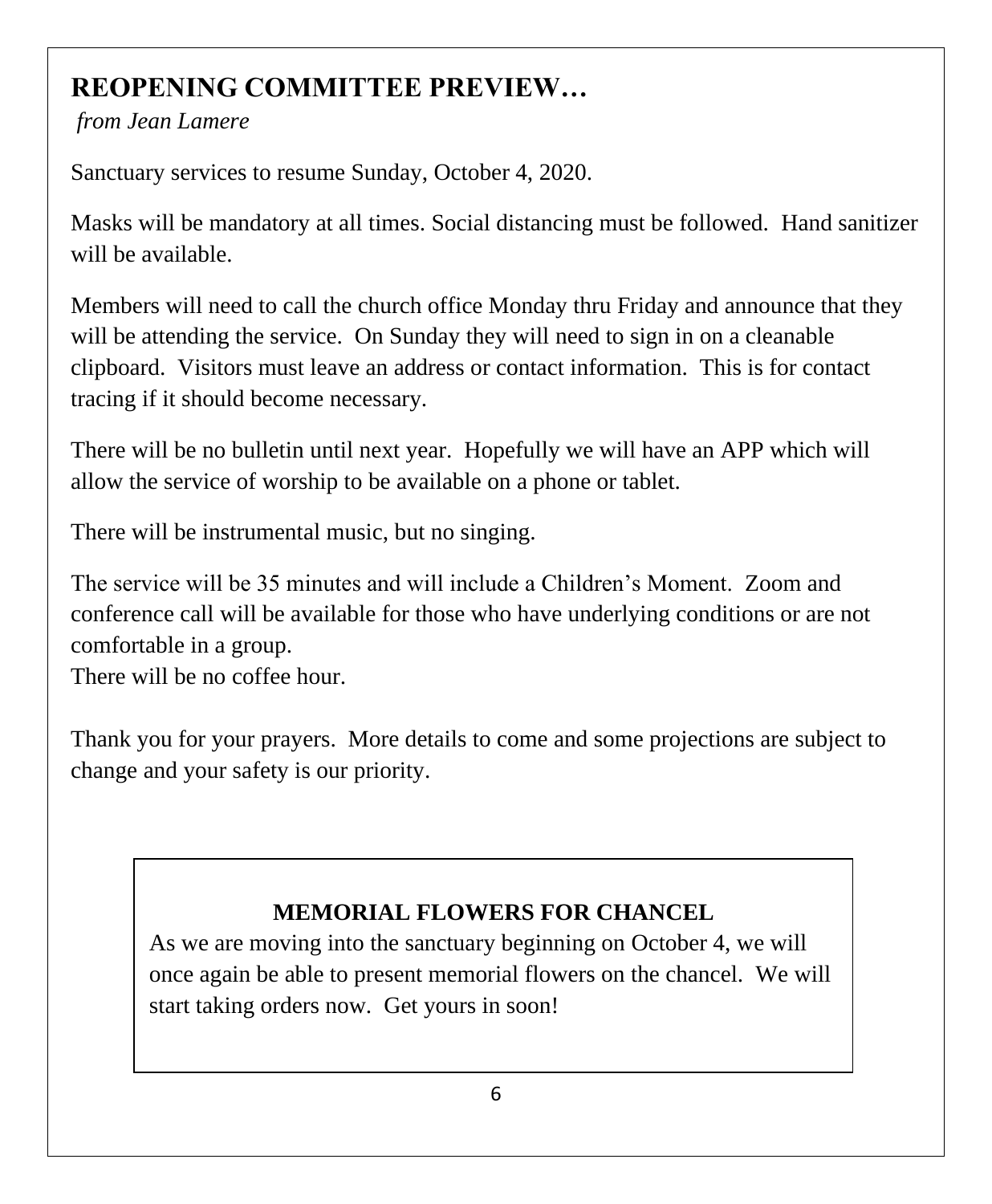



#### **THANK YOU! THANK YOU!! THANK YOU!!!**

*From Mary Bon* Have you been in the First Church building recently? Have your ventured down to Zimmerman Hall? Have you noticed 6 Speakers ranging in size from very large to various smaller sizes, including racks and assorted electronic accessories?

They will allow us to have a variety of amplified music (probably to a volume louder than any of us need to hear,) and allow us to add some additional different styles of music to our worship.

#### **Thanks**

- to Dan Schmidt for his generous donation of all the equipment,

- to Cheryl Gowie for facilitating and coordinating the donation,

- to Zak Morton who helped to evaluate the equipment and, with his friend (who provided the truck to move them and some of the muscle,) provided the determination and muscle to moved them to Zimmerman Hall,

- to The Rev. Dr. Walston whose vision gave the impetus for accepting this donation,

- and to Pete Pagerey and the Worship Music and the Arts Commission for approving the donation.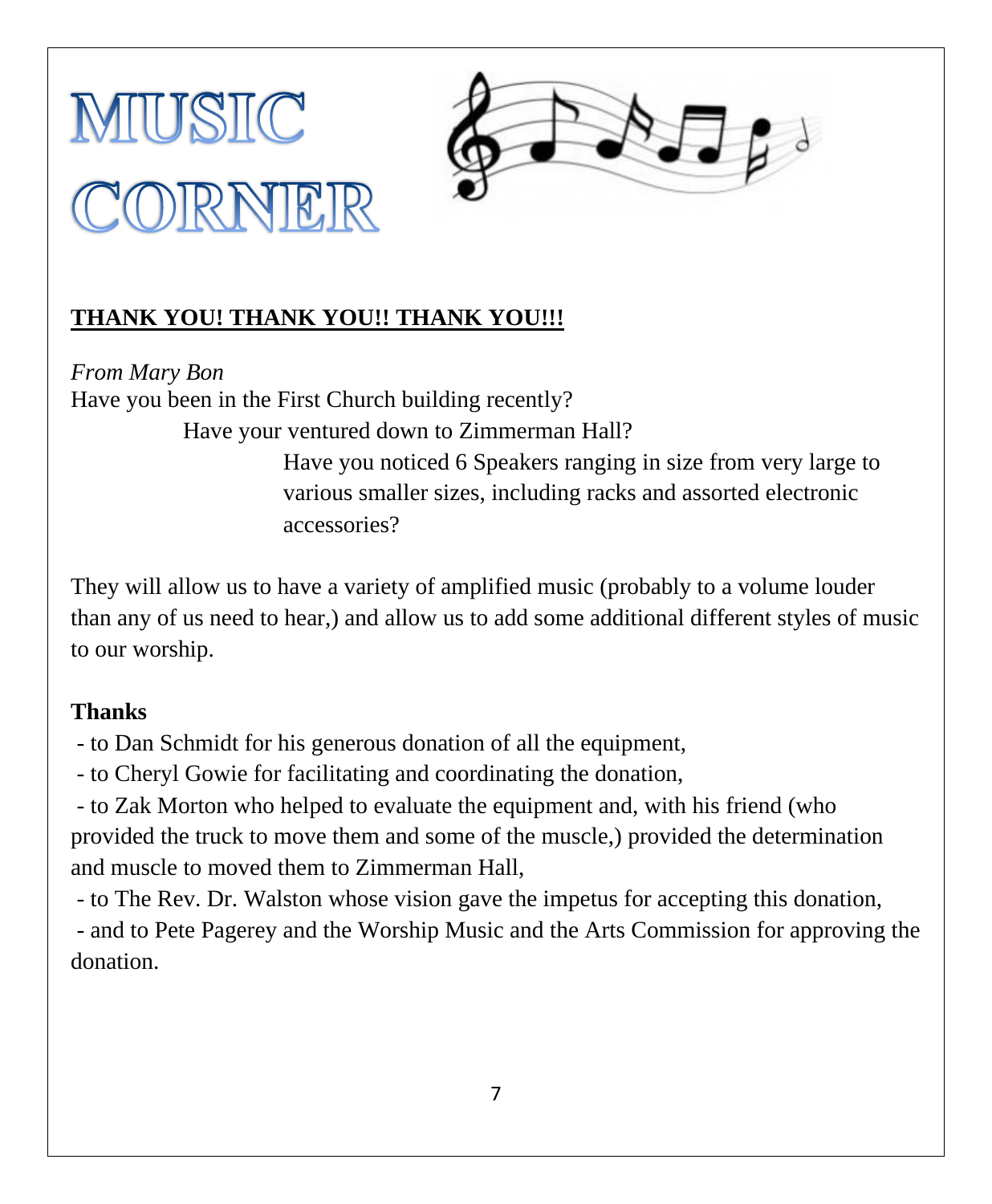# **UPDATE ABOUT OUR CHOIR, SOLOISTS AND SINGING**

**In October we will be returning to indoor Sanctuary Worship.**

**Alas, we will not have singing by our choir, soloists, or congregation at least for the near term.**

#### **WHY?**

**Currently here is what we know about the transmission of COVID ithrough singing and loud speaking.**

1. **COVID-19 spreads from person to person** through large droplets, small droplets and microscopic aerosols (as small as 0.0002 inches in diameter droplets in the air.)

2. **Large droplets come from the lungs** of one person during coughing, sneezing and singing or energetic speaking.

*3.* **They are inhaled** into the nose or mouth of nearby people *and tend to* sink to the ground within 6 feet *(hence the 6 foot suggested for social distancing.) Masks can lessen the danger of spread.*

4. **Very small droplets in the air** - smaller than those expelled in a cough or sneeze also happen when singing or speaking energetically and are forcefully released in singing.

5. **These small droplets can travel for 15-25 feet** in the initial act of singing. Even when using a mask they can escape around the edges.

6. **They can become aerosolized and remain floating in the air** for several hours, spreading throughout the room.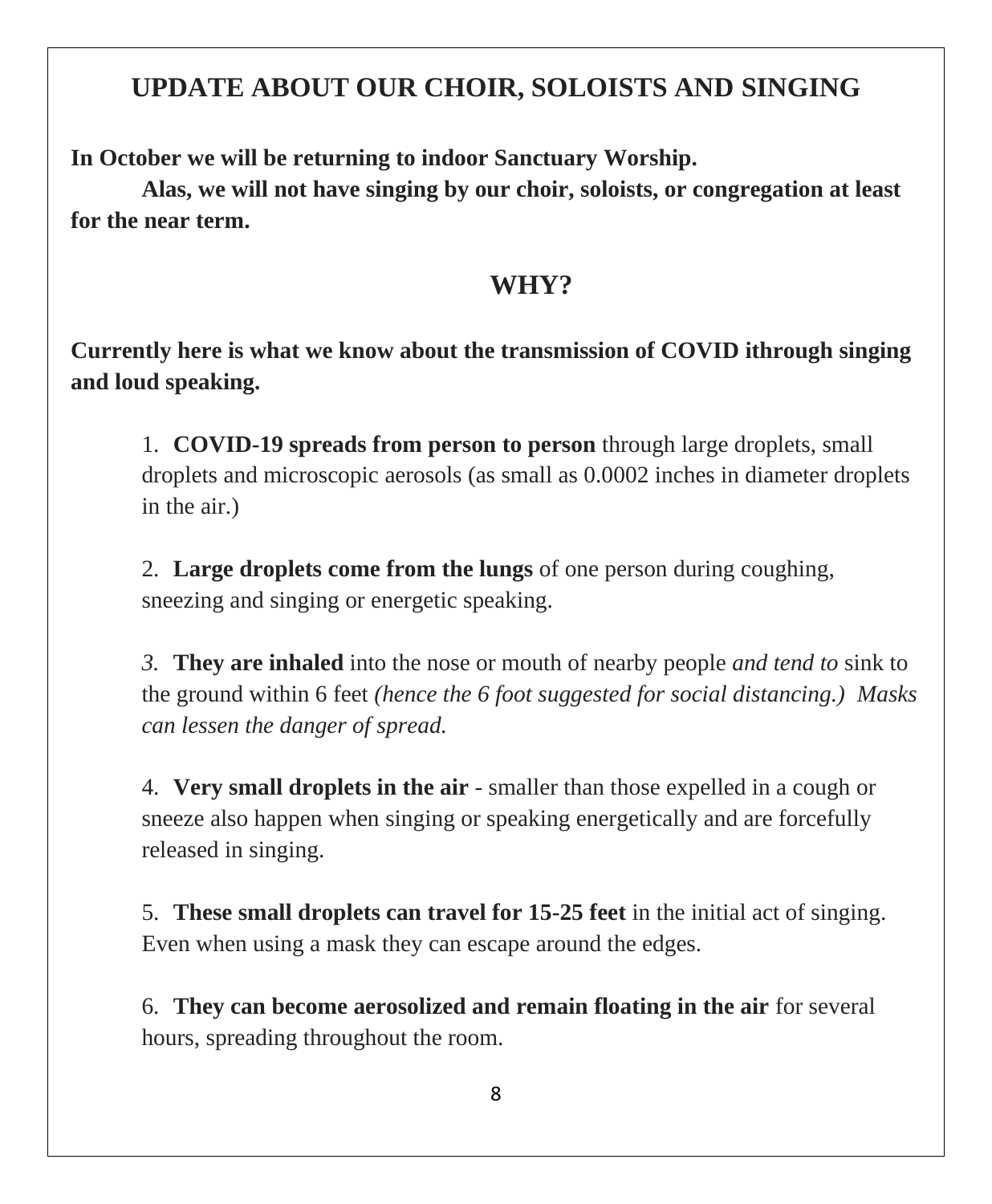7. **They can attach themselves to dust particles** potentially hanging in the air for a longer time.

#### **Currently, there is no safe way to sing with others indoors.**

**Therefore,** in an abundance of caution, to protect both our congregation and our singers we will not be having singing in the sanctuary worship services once we move indoors. We will be having various other types of instrumental music such as piano, and guest instrumentalists.

We hope as new research and information become available, the recommendations by our best researchers will allow us to *"Sing to the Lord"* again soon.

Mary

# **OIN A HAND CHIME CHOIR AT FIRST CHURCH**

**REHEARSALS:** Sundays September 13, 20, and 27 at 11:15 – 11:45 am after our Sunday Drive-In Service.

*Rain dates Thursday,* September *10, 17, 24 from 6:00 – 6:30 pm*

**Rehearsals will be outdoors** (weather-permitting) in our parking lot or Clee Park. Masks and ample social distancing will be observed.

T**he music will be fun and easy** – popular, familiar hymns.

*Some music reading ability is helpful but not essential.*

Our hope is to make music in one of our October Indoor Sanctuary Services.

We will spread out across the balcony to play.

Masks and ample social distancing will again be observed.

**SPACES ARE LIMITED!** Call the church office today or drop Mary Bon a line at [firstchurchmeb@gmail.com](mailto:firstchurchmeb@gmail.com) to reserve a space or for more information.

# **WE CAN'T SING, BUT WE CAN STILL**

# **MAKE A JOYFUL NOISE TO THE LORD TOGETHER!**

Our Handchimes are a gift of the McClement Family in memory of their husband and father, Robert McClement.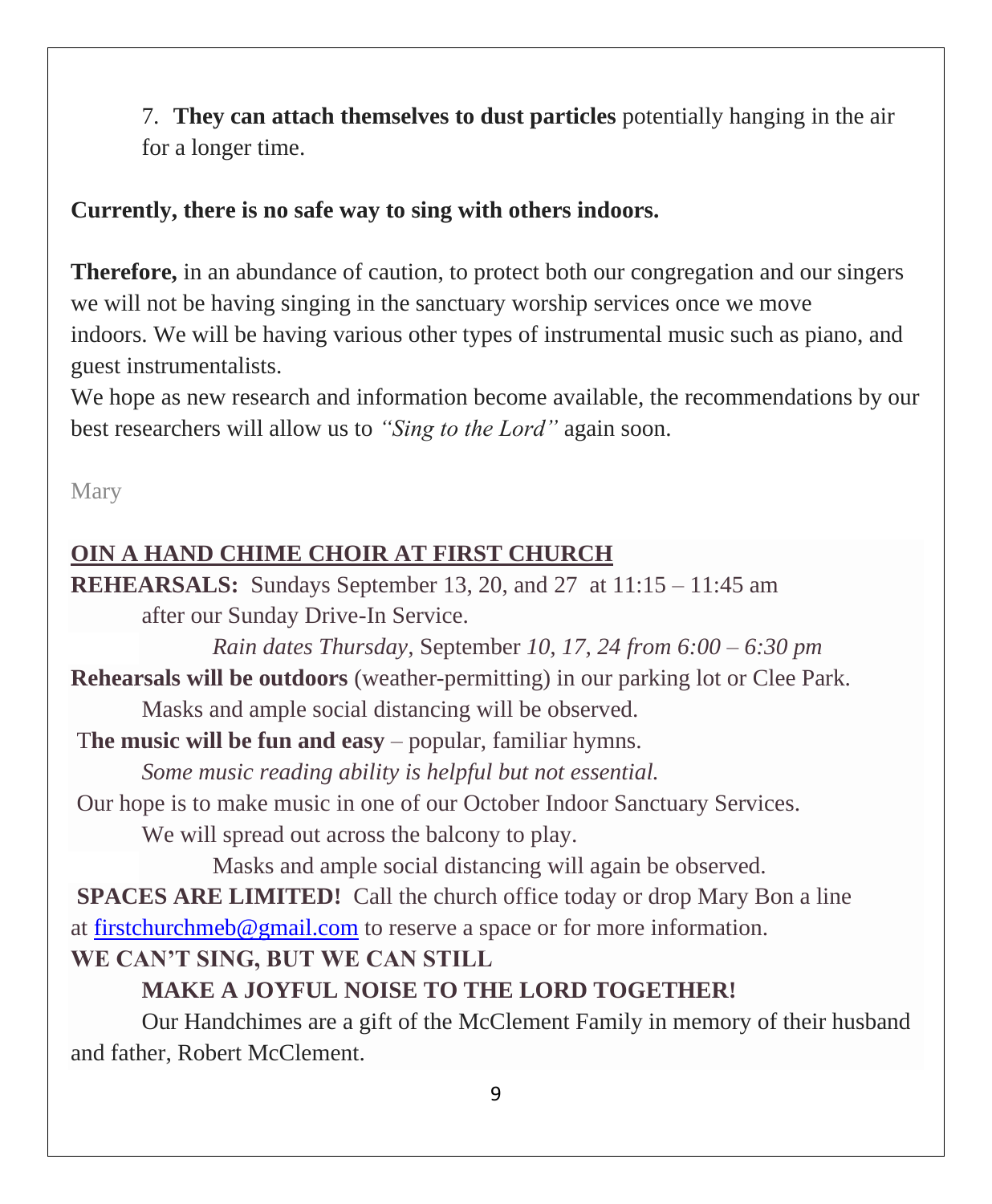# **THE FIRST CHURCH GARDEN**



Thank you to Keith Curry, our sexton, and volunteers Shirley Bone, Joanne Farrell, Jim Folts and Ruth Pagery for making the flowerbeds so beautiful. Says Jim Folts: "The gardens are looking very nice after a slow start because of the dry weather earlier this summer."

# **ANOTHER SUCCESSFUL HOT DOG THURSDAYS**

Hot dog Thursdays ran from July 2 through August 27 in Clee Park. About half the number from last year were served but everyone was thankful and appreciated the hotdogs, chips and water. Some of the people had come in years past and a number were homeless. According to Pete Pagery, people appreciated being able to spend some time relaxing in Clee park while they ate their hotdogs.

Thanks to volunteers Pete and Ruth Pagery, Ray Van Epps, Mary Bon, Doug Persons, Deb Anderson, Andy Mondore, and staff Jeff Curry and Keith Curry.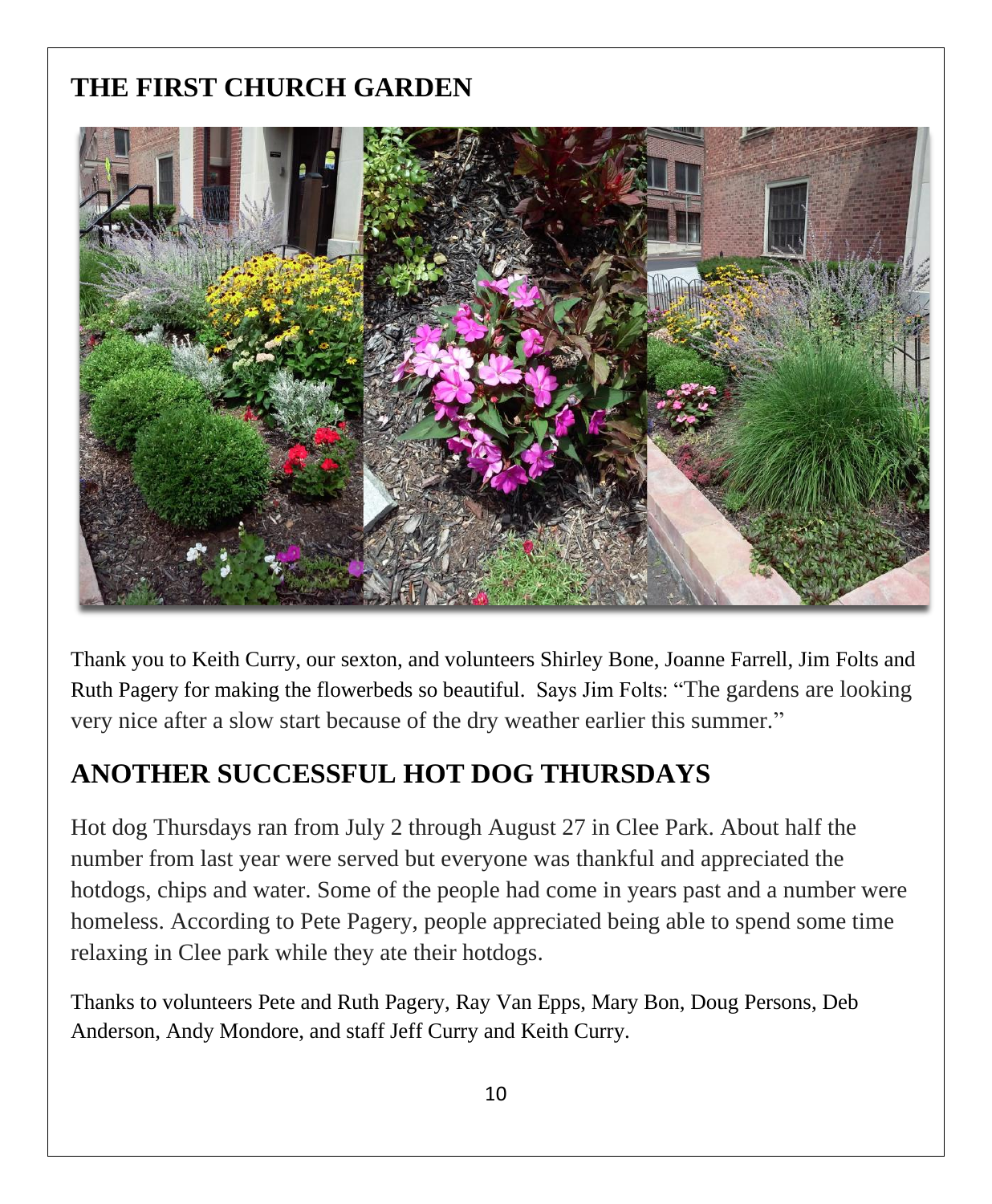

# **NEWS FROM FOCUS**

FOCUS Churches of Albany is happy to announce the selection of our next Executive Director. We are pleased to welcome Fred Boehrer who will begin his service with FOCUS on September 3. He and his family reside in Albany at Emmaus House, an Albany Catholic Worker Community, where they serve low-income families, immigrants, and their South End neighborhood. Their ministry there includes a small food pantry and converting vacant lots into thriving community gardens. Fred is also a lay leader and member of the Shrine Church of Our Lady of the Americas (Iglesia Santuario de Nuestra Senora De las Americas), a bi-lingual community in Albany. He truly lives a life of faith in the midst of those in need. Fred comes to us with a wide range

of administrative and ministerial experiences in church, college, and community settings. Most recently he was Director of Service Learning at the College of St. Rose, responsible for campus ministry, teaching, and community engagement. Fred has a quiet, comfortable sense of humor and a welcoming demeanor. He has experience with staff hiring and supervision and working with a volunteer force. When asked about working with and developing staff and volunteers in a supportive way, Fred presented a caring foundation and an approach to taking time to build trust and confidence through a "ministry of presence". He exudes a sense of inner strength that will bend rather than break. Fred holds a PhD in Philosophy of Religion, a MA in Religion, and a BA in Philosophy and Religious Studies. Welcome, Fred.